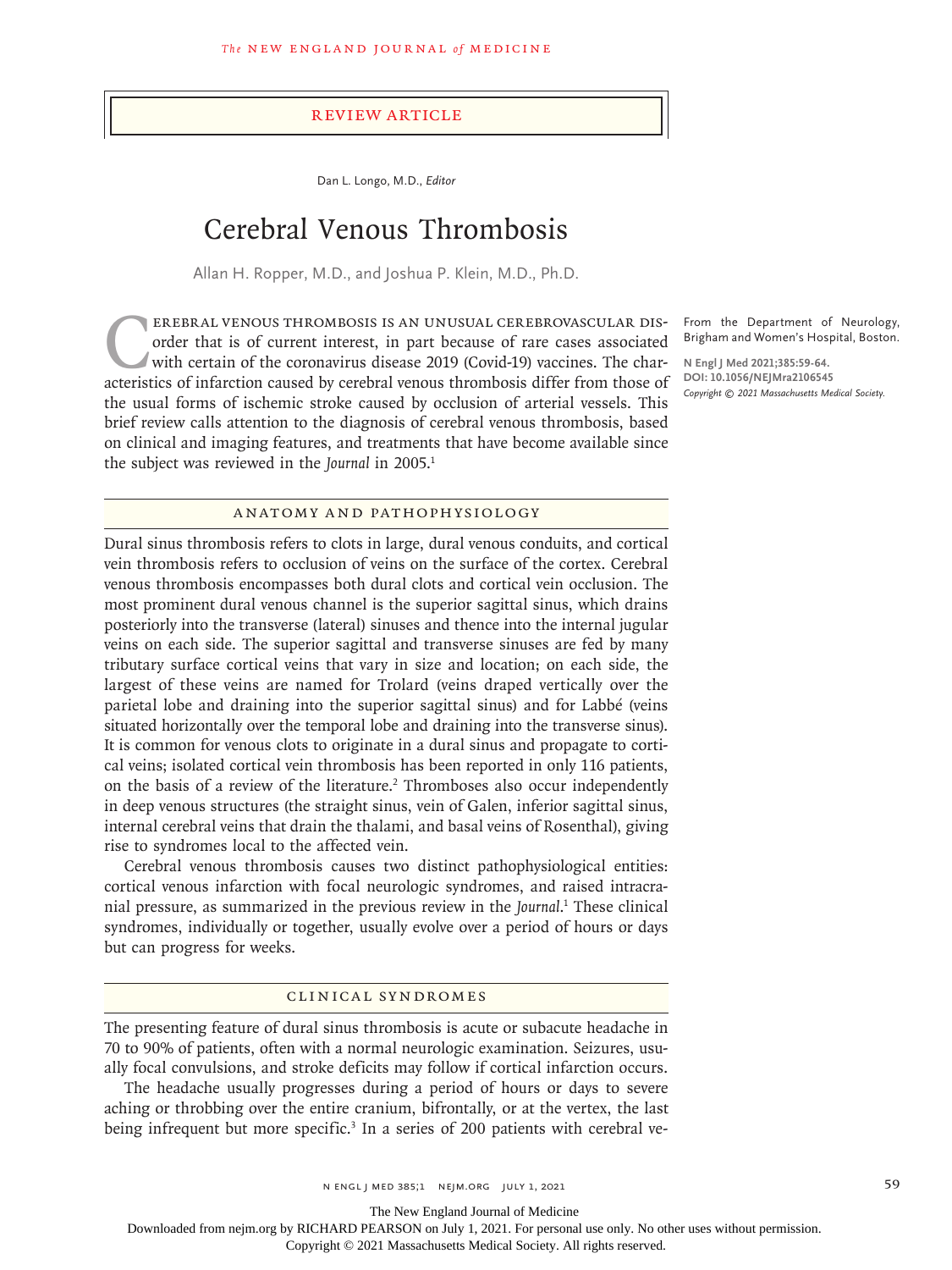nous thrombosis, 136 had headache (of 1 to 3 days' duration in most patients at the time of diagnosis); in about one third of patients, cranial pain was unilateral, and in one fifth it was more localized.4 Throbbing headache may occur, but in our experience, patients with migraine can distinguish this throbbing headache from their usual migraine headache. Coughing, bending over, or head movements tend to worsen the headache. A few patients have "thunderclap headache," which has the suddenness and intensity that the term implies but is most characteristic of subarachnoid hemorrhage. Papilledema may develop over a period of days or weeks after dural sinus thrombosis. Other manifestations of increased intracranial pressure, such as bilateral sixth cranial nerve palsies, can occur but are uncommon.

Focal neurologic deficits occur hours or days after the headache in about half of patients with cortical vein thrombosis. The common syndromes are paresis of one or both legs or hemiparesis from infarction in the frontoparietal regions surrounding the vein of Trolard, and aphasia and confusion from infarction in the temporal lobe surrounding the vein of Labbé. In a series of 181 patients, cerebral imaging showed frontal and frontoparietal lesions in 25% and 22% of the patients, respectively.<sup>5</sup> A few cases have been characterized by encephalopathy or coma, usually from multiple sinus or deep venous occlusions, sometimes with raised intracranial pressure. Deficits fluctuate and may be largely reversible; they may be heralded by or worsen after a convulsion. The main point is that the syndromes do not respect the territories involved in mundane arterial strokes.

Seizures occurred within a week after thrombosis in 34% of 1281 patients in a consortium study,<sup>6</sup> and status epilepticus may occur (and is sometimes refractory to treatment), with rates varying across large series. Syndromes of deep cerebral vein thrombosis are complex and include drowsiness or stupor from bilateral thalamic dysfunction and obstructive hydrocephalus.

Cavernous sinus thrombosis causes a regional syndrome of periorbital and forehead pain, ocular chemosis, and palsies of cranial nerves that pass through the structure (the third, fourth, and sixth cranial nerves and the ophthalmic and maxillary divisions of the fifth cranial nerve). If thrombosis extends from the cavernous to the

petrosal sinuses, there are brain-stem and cerebellar signs.

#### **CAUSES**

The canonical causes of cerebral venous thrombosis were summarized in the previous review in the *Journal*<sup>1</sup> and consist of disorders that cause systemic venous thrombosis, mainly a diverse group of hypercoagulable states that are usually evident before cerebral venous thrombosis occurs. These include adenocarcinoma, polycythemia vera, thrombocythemia, leukemia, sickle cell disease, and pregnancy or the postpartum period. Other causes, such as direct cranial trauma, neurosurgical procedures in the area of a venous sinus, and bacterial meningitis, are also apparent before cerebral venous thrombosis. Disorders that may be uncovered by exploring the cause of a cerebral venous thrombosis include antiphospholipid antibody syndrome and genetic forms of hypercoagulability, including factor V Leiden, protein S and protein C deficiency, prothrombin mutation, and hyperhomocysteinemia.

In a large registry series of patients with cerebral venous thrombosis with wide geographic representation, genetic thrombophilic disorders were reported in 22% of the study population and antiphospholipid antibodies in 6%.7 Oral contraceptives and hormone-replacement therapy have long been known to be associated with cerebral venous thrombosis but have become much less common with the use of low-estrogen formulations. Cerebral venous thrombosis has been reported as a rare complication of cancer therapies such as tamoxifen, cisplatin, and l-asparaginase, as well as the erythropoietic hormone, epoetin alfa.

Disorders such as Behçet's syndrome account for cases in regions where the disorder is prevalent, and severe dehydration, usually from diarrheal illness in infants and children, causes cerebral venous thrombosis mainly in developing countries. In the first half of the 20th century, mastoiditis was a common cause of transverse sinus thrombosis ("otitic hydrocephalus") and is still a common cause in developing regions. In a case series of cerebral venous thrombosis in infants and children, acute systemic illnesses and head and neck infections were the primary causes.8

In addition, cerebral venous thrombosis can

The New England Journal of Medicine

Downloaded from nejm.org by RICHARD PEARSON on July 1, 2021. For personal use only. No other uses without permission.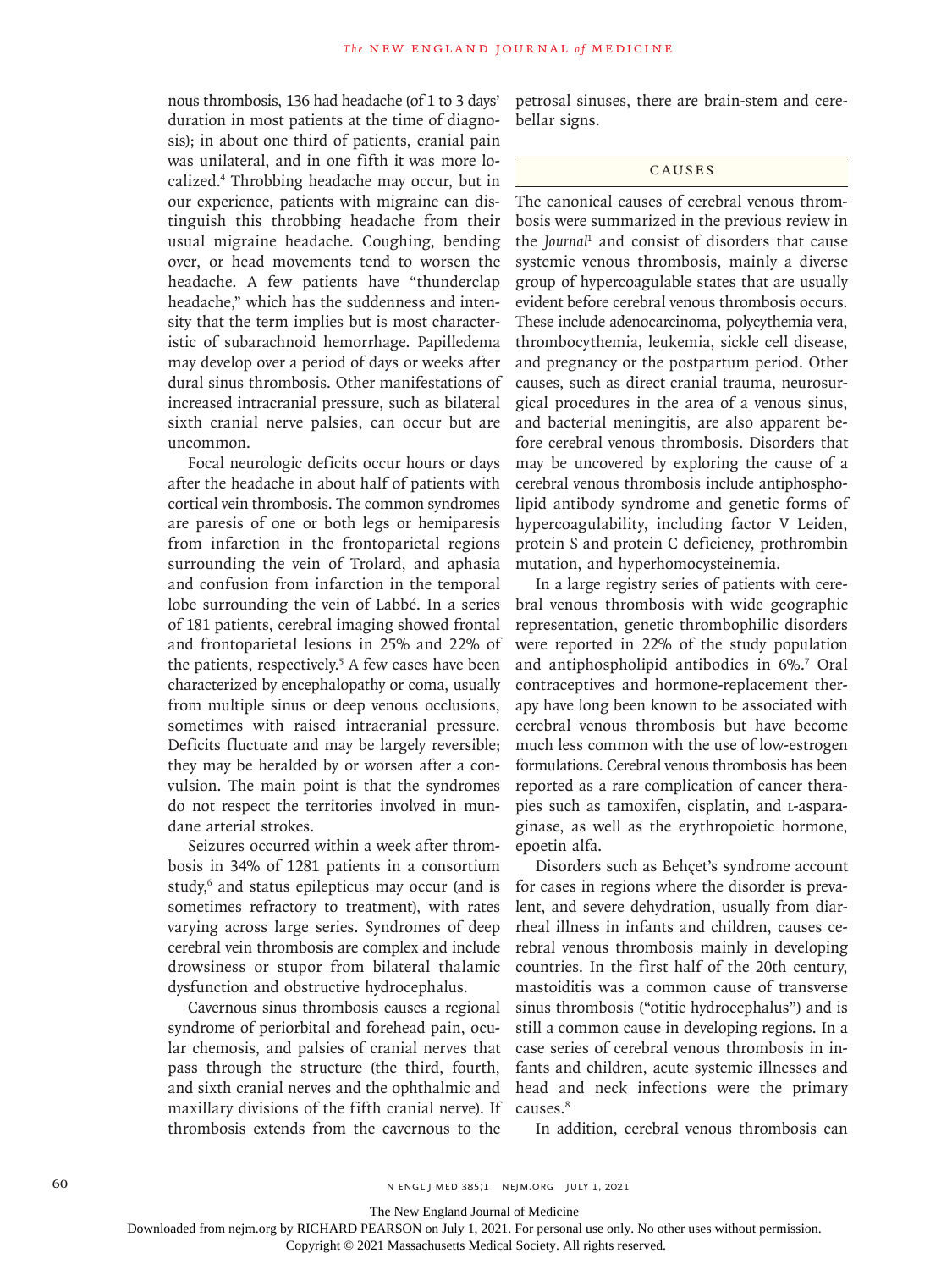be caused by three rare but pathophysiologically related hypercoagulable states: heparin-induced thrombocytopenia (HIT); autoimmune heparininduced thrombocytopenia (aHIT), which is not triggered by heparin and includes an even more rare variant that also is not triggered by heparin (spontaneous HIT syndrome)<sup>9</sup>; and vaccineinduced immune thrombotic thrombocytopenia (VITT) (also known as thrombosis with thrombocytopenia syndrome [TTS]). These three entities are all associated with thrombosis, a low platelet count, and disseminated intravascular coagulation and are mediated by platelet-activating antibodies to platelet factor 4 (PF4). HIT, aHIT, and VITT are troublesome because they can be associated with thrombosis, primary hemorrhages, and secondary hemorrhage into areas of cerebral venous infarction.

The rare association of cerebral venous thrombosis with the two adenoviral vector vaccines against Covid-19 (1 case per 100,000 vaccine recipients for the ChAdOx1 nCoV-19 vaccine [AstraZeneca] and 1 per 1,000,000 for the Ad26.COV2.S vaccine [Johnson & Johnson/Janssen]), mainly in women, has been characterized by immune thrombotic thrombocytopenia mediated by platelet-activating antibodies to PF4.10 In addition, cerebral venous thrombosis was reported in less than 1% of patients with severe acute respiratory syndrome coronavirus 2 (SARS-CoV-2) infection in one series $11$  and in 2 of 22 Covid-19– related strokes in another series,<sup>12</sup> but in neither series did patients have thrombocytopenia and anti-PF4 antibodies.

## Diagnosis

Computed tomography (CT) and magnetic resonance imaging (MRI) with contrast-enhanced venography are preferred methods for detecting dural venous sinus thrombosis and cortical vein thrombosis and have largely supplanted catheter-based angiography. The diagnostic finding is a segment of vein or sinus without blood flow. On unenhanced CT scans, the acute thrombus appears hyperdense (Fig. 1), and on unenhanced T1- and T2-weighted MRI scans, a normal flow void is absent at the location of the thrombus. Constitutional variation in the cerebral venous system, including atresias and functional stenoses in the transverse sinuses, artifactually simulate dural sinus occlusion. With CT and MRI

venography, the contrast column is interrupted at the location of the thrombus (Fig. 2). Dural wall enhancement without intrasinus enhancement produces an "empty delta" sign (Fig. 1), which has been described in CT studies<sup>14</sup> but also appears in contrast-enhanced MRI studies. Time-of-flight MRI venography does not require contrast material but is less sensitive than contrast-based imaging. Venous stroke appears as an edematous region with mixed infarction, hemorrhage, and contrast enhancement that does not respect arterial territories. In venous sinus thrombosis, particularly in cases accompanied by disseminated intravascular coagulation, cerebral hemorrhage may occur independent of the hemorrhagic venous infarction, and in rare cases, subarachnoid hemorrhage is the only imaging manifestation of cerebral venous thrombosis. If HIT, aHIT, or VITT is clinically suspected, special laboratory testing for anti-PF4 antibodies is indicated, along with an assay for platelet activation by the antibodies.

#### **TREATMENT**

Trials and studies of short- and long-term anticoagulant therapy have had mostly inconclusive results. Heparin has been widely used, even if there is hemorrhagic infarction, on the basis of a trial reported in 1991 involving 20 patients.15 A Cochrane review in 2011 concluded that unfractionated heparin may be useful and safe but decried the lack of firm evidence.16 A trial of low-molecular-weight heparin followed by warfarin showed no significant difference from placebo in preventing a poor outcome or death.17 In a randomized trial comparing dabigatran with warfarin over a period of approximately 22 weeks in 120 patients, there were no recurrent venous thromboses, and the rates of bleeding were 1% and 3% in the two groups, respectively, with no significant difference in overall outcomes, perhaps because rates of recanalization of venous structures were high, at 60% and 67%, respectively.18 Similarly, in a randomized trial involving 114 children treated with rivaroxaban after heparin or low-molecular-weight heparin, as compared with continued treatment with heparin or heparin plus warfarin, there were few outcome events, and no definite conclusions could be drawn regarding a composite outcome of systemic and cerebral venous thrombosis and bleed-

n engl j med 385;1 nejm.org July 1, 2021 61

The New England Journal of Medicine

Downloaded from nejm.org by RICHARD PEARSON on July 1, 2021. For personal use only. No other uses without permission.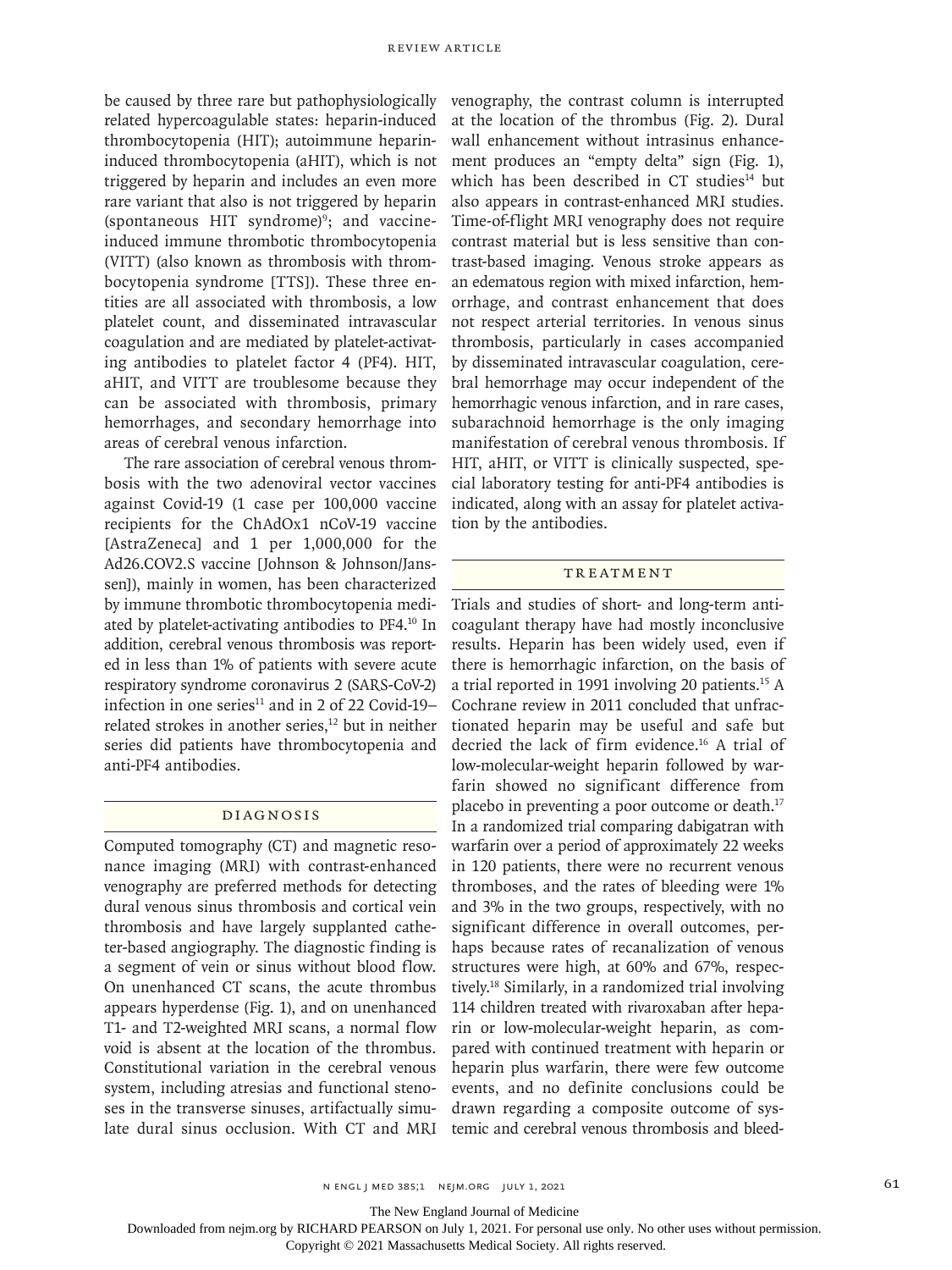



A midsagittal CT image of the brain without contrast material (Panel A) shows abnormal hyperattenuation in the superior sagittal sinus (arrow) and straight sinus (arrowhead). On a sagittal T1-weighted MRI scan without contrast material (Panel B), normal hypointense flow void is absent in the superior sagittal sinus (arrow). On a sagittal T1 weighted MRI scan obtained after intravenous administration of contrast material (Panel C), normal enhancement is absent in the occluded segment of the superior sagittal sinus (arrow) and straight sinus (arrowhead). An axial T1 weighted MRI scan obtained after intravenous administration of contrast material (Panel D) shows the "empty delta" sign (arrow) in the occluded segment of the superior sagittal sinus.

ing.19 Antiphospholipid syndrome and inherited clotting disorders may require indefinite anticoagulation.

The above comments notwithstanding, heparin and platelet transfusions are avoided in all forms of immune thrombotic thrombocytopenia, including HIT and VITT.<sup>20</sup> In a series of five vaccine-related cases, intravenous immune globulin was used, and platelet counts rose despite initiation of low-molecular-weight heparin therapy.21 Current expert recommendations are to avoid heparin (even when flushing catheters) in patients with VITT because of unpredictable effects on anti-PF4 antibodies and to use both intravenous immune globulin, to block the interaction of anti-PF4 antibodies with platelets, and a nonheparin anticoagulant such as fondaparinux, argatroban, or a direct oral anticoagulant (rivaroxaban or apixaban).<sup>22</sup> Therapeutic plasma exchange with normal plasma as the replacement (rather than albumin) has also been used successfully in refractory cases.

Endovascular treatment of dural sinus thrombosis has been reported to have favorable results in case series, mainly for thrombectomy rather than thrombolysis,<sup>23,24</sup> but the studies have lacked a comparison group. A randomized trial of endovascular therapy as compared with heparin in 67 patients was stopped early. Patients were selected on the basis of a predicted poor outcome, and a variety of endovascular techniques were used, making conclusions uncertain.<sup>25</sup> Patients

The New England Journal of Medicine

Downloaded from nejm.org by RICHARD PEARSON on July 1, 2021. For personal use only. No other uses without permission.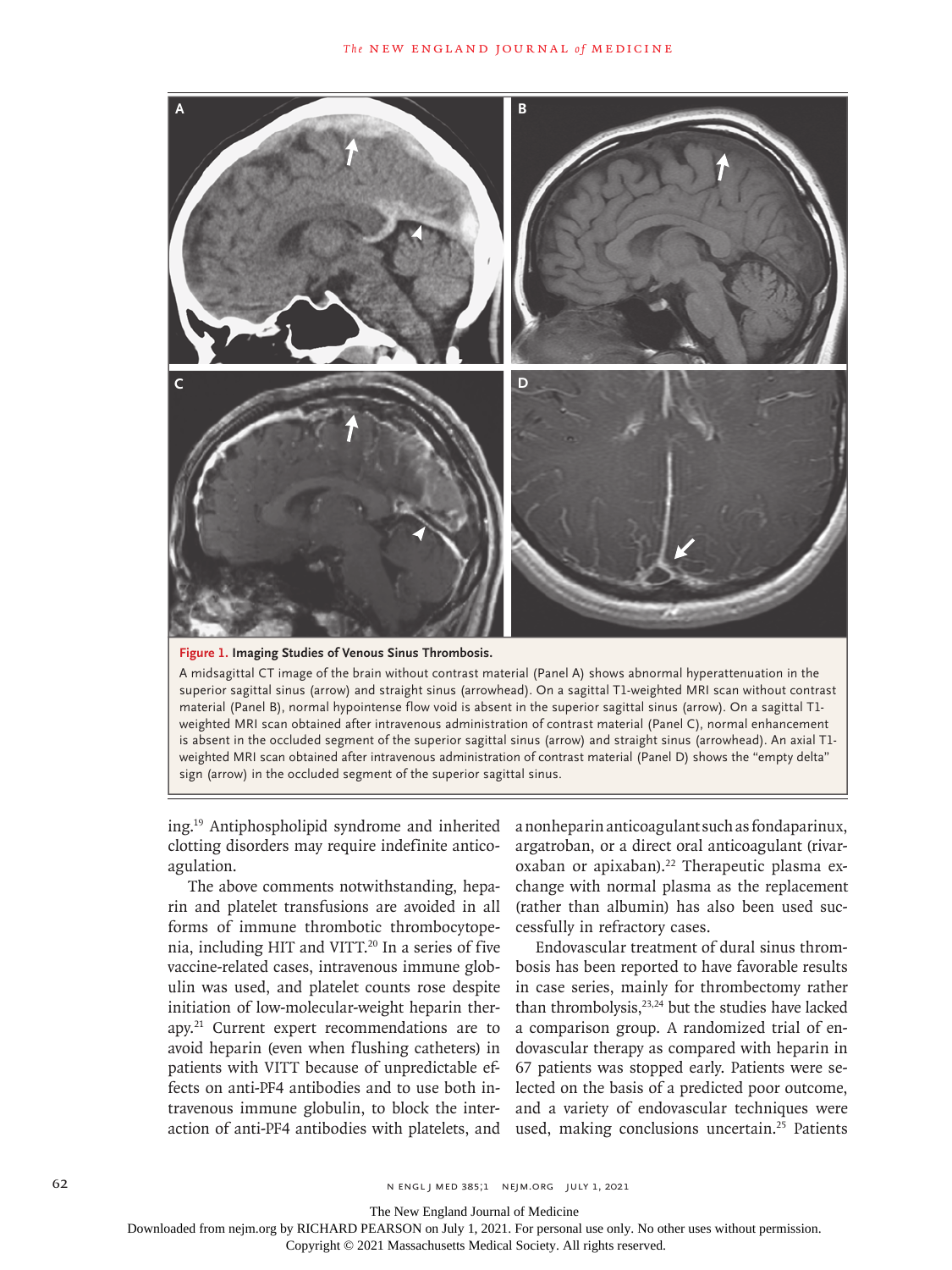

Time-of-flight MRI venography in the coronal (Panel A) and sagittal (Panel B) views shows that flow is absent in the superior sagittal sinus (arrows) and left transverse sinus (arrowheads). An axial T2-weighted, fluid-attenuated inversion recovery image (Panel C) shows opacification of the left mastoid air cells (arrow) due to mastoiditis. Images are courtesy of Ropper et al.<sup>13</sup>

with large venous infarctions and clinical or lism, recurred in 10%.<sup>26</sup> These outcome rates imaging evidence of brain herniation or raised intracranial pressure may benefit from decompressive hemicraniectomy. However, this approach has been studied less extensively in patients with cerebral venous thrombosis than in those with either arterial cerebral infarctions and brain edema or traumatic brain injury.

Anticonvulsant medication after a first seizure has generally been recommended on the basis of expert opinion, but prophylactic medication has not been endorsed. Medical therapy for raised intracranial pressure, such as glucocorticoids, acetazolamide, and mannitol, has not been adequately studied, and diuretics carry a theoretical risk of promoting thrombosis on the basis of dehydration. Treatment guidelines are addressed below.

### **OUTCOMES**

In a registry study involving 624 patients with cerebral venous thrombosis, 8% had died at a median of 16 months, and 2% had recurrent sinus thrombosis.7 According to small case series, patients with anti-PF4 antibodies, including those with cerebral venous thrombosis after ChAdOx1 nCoV-19 vaccination against Covid-19,10,20,21 and children up to 18 years of age<sup>8</sup> may have poorer outcomes. In a series of 187 patients, most of whom had been treated with anticoagulants, cerebral venous thrombosis recurred in approximately 3% of the patients and extracranial thrombotic events, including pulmonary embo-

were similar to or higher than the rates in other series. One study led to the conclusion that women have better outcomes than men, probably because of different underlying causes of cerebral venous thrombosis.27 Epilepsy as a longterm consequence of cerebral venous thrombosis has been infrequent, with almost all cases occurring after a seizure in the acute phase, but rates of this complication have ranged from 5 to 30% across series. The rare VITT syndrome may be associated with mortality up to 50% unless the syndrome is recognized quickly and appropriately treated.

### Guidelines

European Stroke Organization guidelines from 2017 suggest initiating low-molecular-weight heparin as soon as possible after the diagnosis has been established (this does not apply to HIT or VITT), considering the use of decompressive craniectomy if intracranial pressure is raised, and using anticonvulsant agents if there have been seizures,<sup>28</sup> but the guidelines do not recommend glucocorticoids and acetazolamide for brain swelling. American Heart Association– American Stroke Association guidelines from 2011 provide an algorithm for the use of anticoagulant therapy, recommending full-dose unfractionated or low-molecular-weight heparin, followed by warfarin and acetazolamide, but not glucocorticoids, for raised intracranial pressure.29

The New England Journal of Medicine

Downloaded from nejm.org by RICHARD PEARSON on July 1, 2021. For personal use only. No other uses without permission.